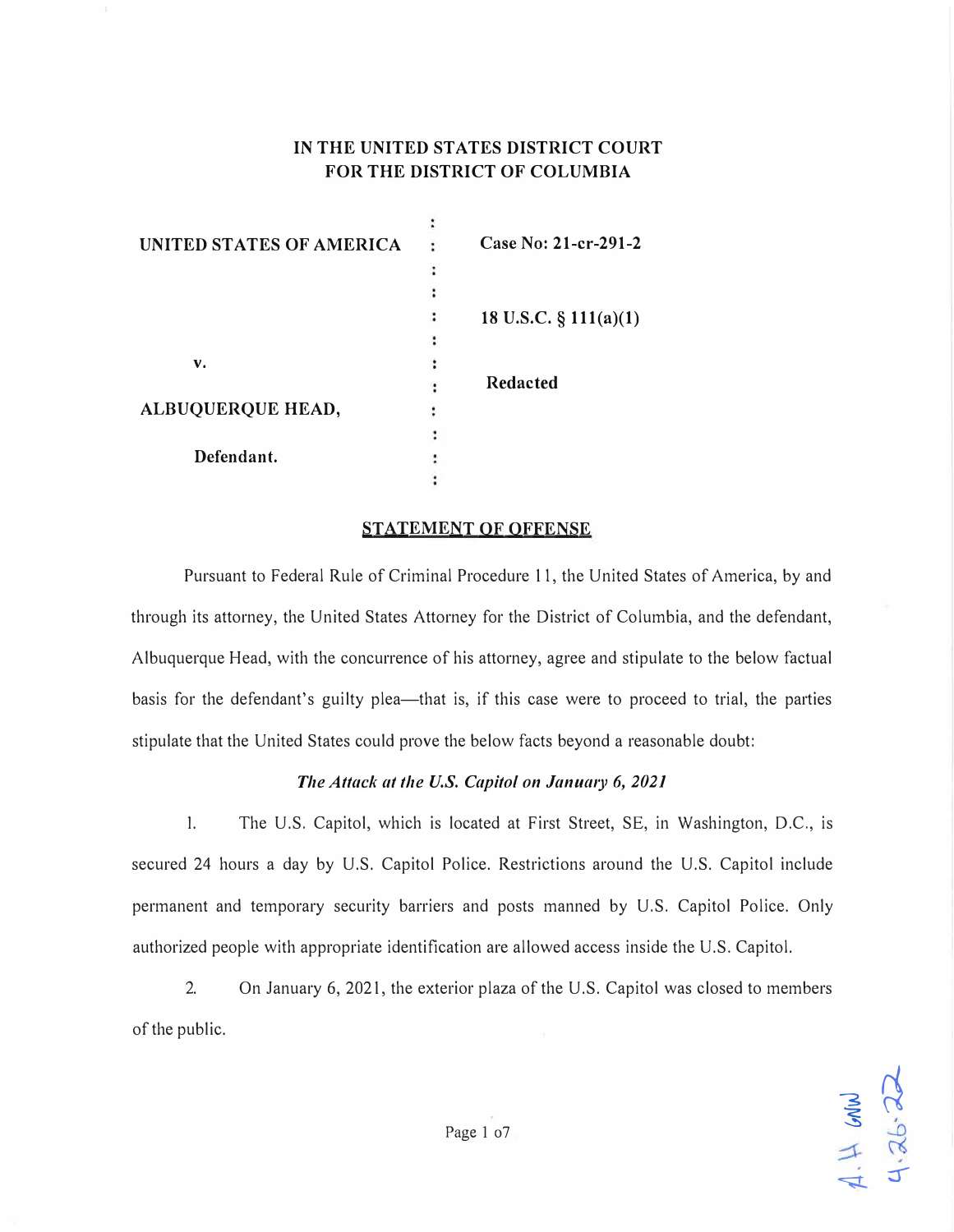3. On January 6, 2021, a joint session of the United States Congress convened at the oUnited States Capitol, which is located at First Street, SE, in Washington, D.C. During the joint session, elected members of the United States House of Representatives and the United States Senate were meeting in separate chambers of the United States Capitol to certify the vote count of the Electoral College of the 2020 Presidential Election, which had taken place on November 3, 2020. The joint session began at approximately 1 :00 p.m. Shortly thereafter, by approximately I :30 p.m., the House and Senate adjourned to separate chambers to resolve a particular objection. Vice President Mike Pence was present and presiding, first in the joint session, and then in the Senate chamber.

4. As the proceedings continued in both the House and the Senate, and with Vice President Pence present and presiding over the Senate, a large crowd gathered outside the U.S. Capitol. As noted above, temporary and permanent barricades were in place around the exterior of *... A�··*  Laphor. As noted above, temporary and permanent barricades were in prace around the exterior of<br>the U.S. Capitol building, and U.S. Capitol Police were present and attempting to keep the crowd away from the Capitol building and the proceedings underway inside.

5. At approximately 2:00 p.m., certain individuals in the crowd forced their way through, up, and over the barricades, and officers of the U.S. Capitol Police, and the crowd advanced to the exterior façade of the building. The crowd was not lawfully authorized to enter or remain in the building and, prior to entering the building, no members of the crowd submitted to security screenings or weapons checks by U.S. Capitol Police Officers or other authorized security officials.

6. At such time, the cetiification proceedings were still underway and the exterior doors and windows of the U.S. Capitol were locked or otherwise secured. Members of the U.S. Capitol Police attempted to maintain order and keep the crowd from entering the Capitol; however,

 $\frac{3}{2}$ ,  $\frac{5}{2}$ 

 $4.5$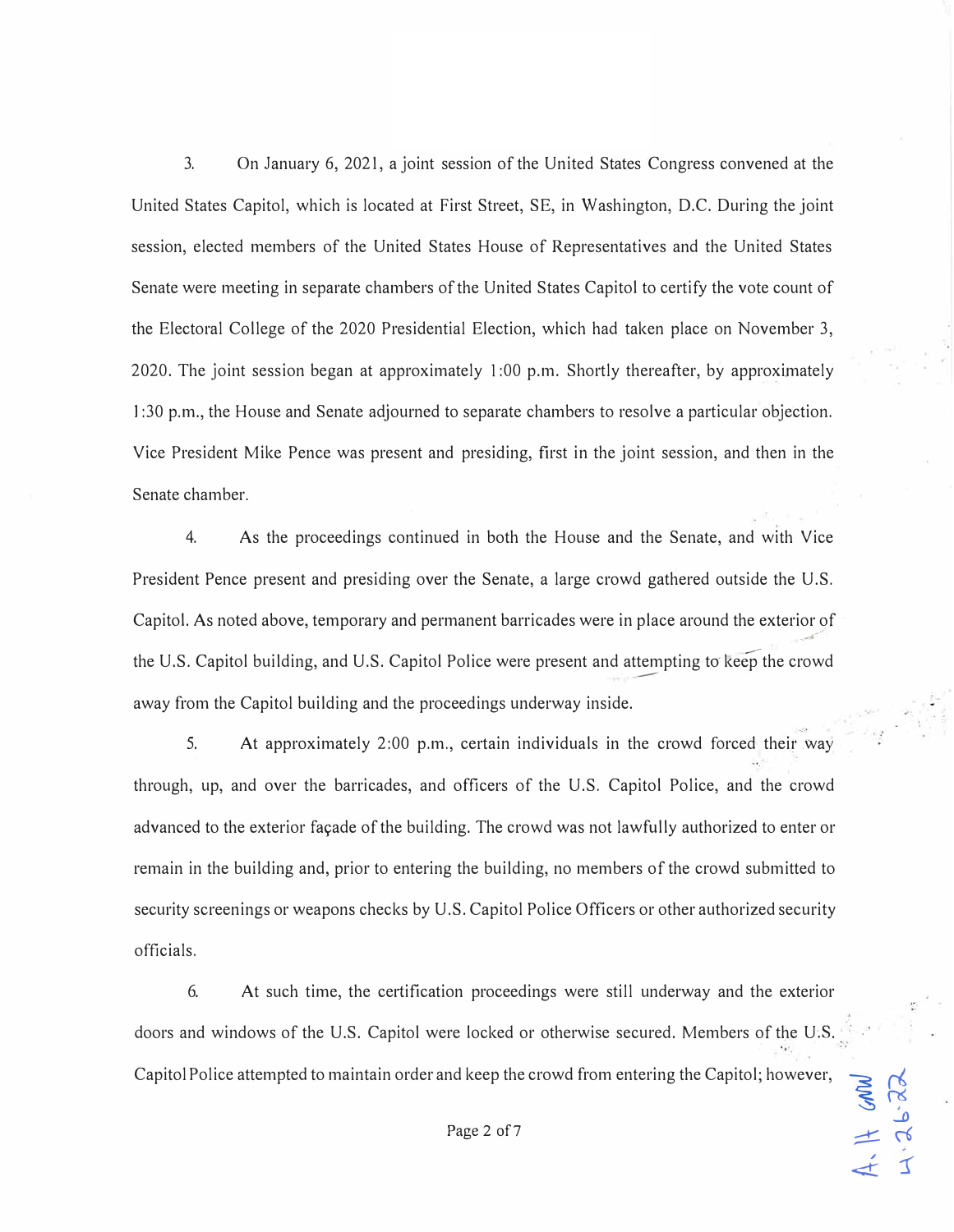shortly after 2:00 p.m., individuals in the crowd forced entry into the U.S. Capitol, including by breaking windows and by assaulting members of law enforcement, as others in the crowd encouraged and assisted those acts. The riot resulted in substantial damage to the U.S. Capitol, requiring the expenditure of more than \$1.4 million dollars for repairs.

7. Shortly thereafter, at approximately 2:20 p.m., members of the United States House of Representatives and United States Senate, including the President of the Senate, Vice President Pence, were instructed to—and did—evacuate the chambers. Accordingly, all proceedings of the United States Congress, including the joint session, were effectively suspended until shortly after 8:00 p.m. the same day. In light of the dangerous circumstances caused by the unlawful entry to the U.S. Capitol, including the danger posed by individuals who had entered the U.S. Capitol without any security screening or weapons check, Congressional proceedings could not resume until after every unauthorized occupant had left the U.S. Capitol, and the building had been confirmed secured. The proceedings resumed at approximately 8:00 p.m. after the building had been secured. Vice President Pence remained in the United States Capitol from the time he was evacuated from the Senate Chamber until the session resumed.

#### *Albuquerque Head's Participation in the January 6, 2021, Capitol Riot*

8. On January 6, 2021, the U.S. Capitol Police ("USCP") requested assistance from the Metropolitan Police Department ("MPD") and other law enforcement agencies in the area to protect the Capitol, impede more people from entering the Capitol, and expel the crowd that was already inside the Capitol. Multiple MPD officers and other law enforcement officers came to assist, including MPD Officer M.F. The officer was wearing a full Metropolitan Police Department uniform, to include a marked helmet and tactical vest, with his police badge, duty belt, and official insignia clearly displayed.

9. At approximately 3:00 p.m., a group of USCP and MPD officers had formed a Page 3 of 7

MM H.Y.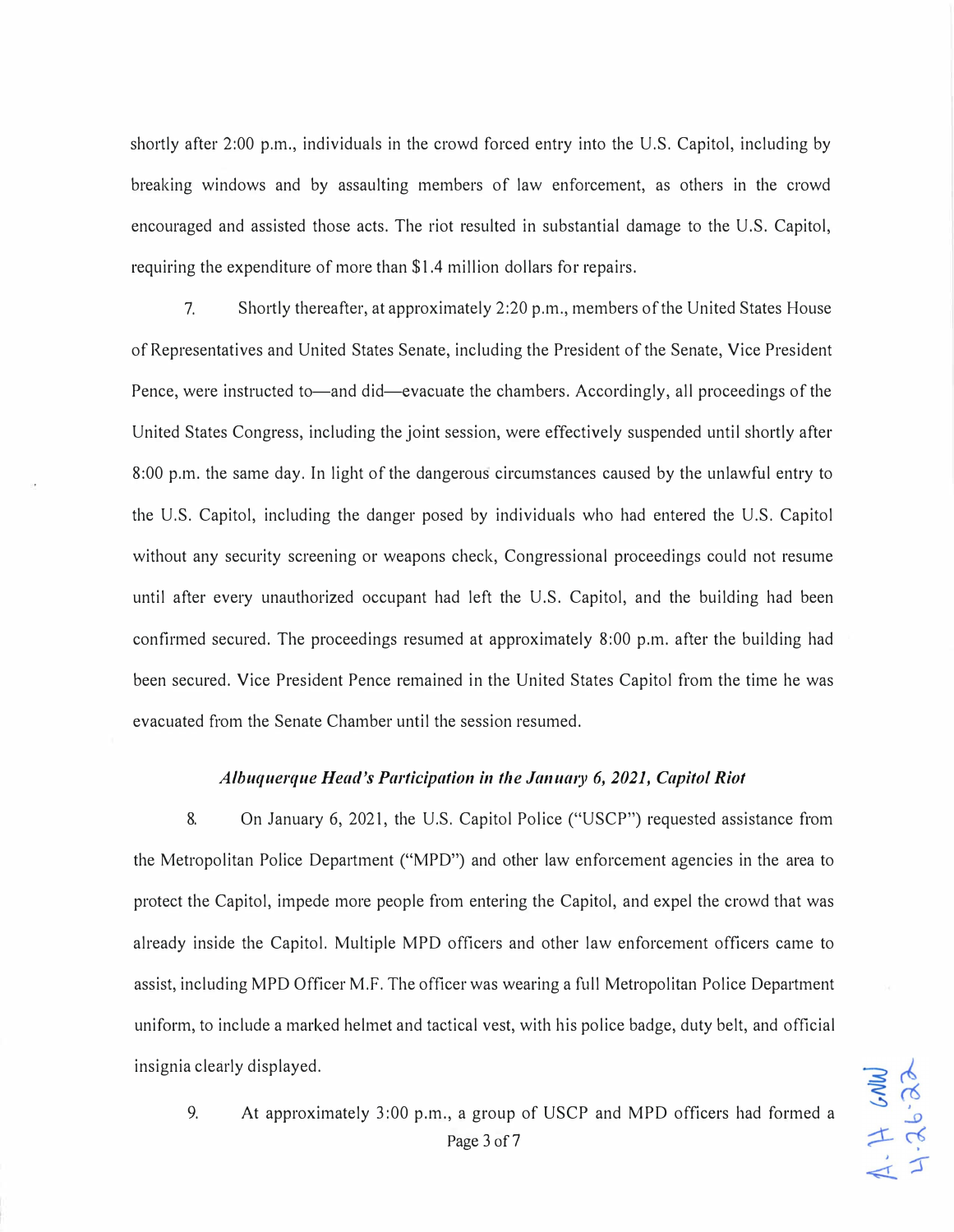police line at one of the two glass doorways on the lower west terrace that leads inside the U.S. Capitol building to prevent the mob from entering the building through that entrance. At around 3: 14 p.m., the defendant joined the rioters in the lower west terrace archway pushing against the police line. The defendant advanced into the tunnel to the front of the mob near the police line, took riot shields from other rioters, and used the riot shields to strike at the police.

10. At approximately 3:15pm, Officer M.F. came to the front of the police line. At around this time, the defendant used a riot shield to push against officers at the front of the police line and, at one point, struck Officer M.F. 's hand with his own hand.

11. At 3:18:52 p.m., as officers began to push the rioters back out from the archway, the defendant wrapped his arm around Officer M.F. 's neck and pulled him into the crowd of rioters outside the tunnel, yelling, "I got one!" Officer M.F. used his hand to push against the defendant's chest at 3:19:01 p.m., in an effort to break the hold that the defendant had on Officer M.F. The defendant maintained control of Officer M.F. and pulled him further into the crowd for 25 seconds until Officer M.F. successfully pushed the defendant away, and the crush of the crowd separated Officer M.F. and the defendant.

12. After the defendant pulled Officer M.F. into the mob, rioters assaulted, tased, and robbed the officer of his MPD badge and police radio, as well as holding his limbs while trying to remove his service weapon forcibly from its fixed holster. A member of the mob threatened to take Officer M.F.'s gun and kill him. During the course of the attack, Officer M.F. was kicked, punched, pushed, grabbed, and hit with objects by the crowd. Eventually, members of the mob surrounded Officer M.F. to protect him from his attackers and then escorted him back to the police line.

13. When the defendant wrapped his arm around Officer M.F. and pulled the officer into the crowd, the defendant knew that the officer was engaged in the performance of official duties as an officer from the Metropolitan Police Department who was assisting the United States

MM9 HIT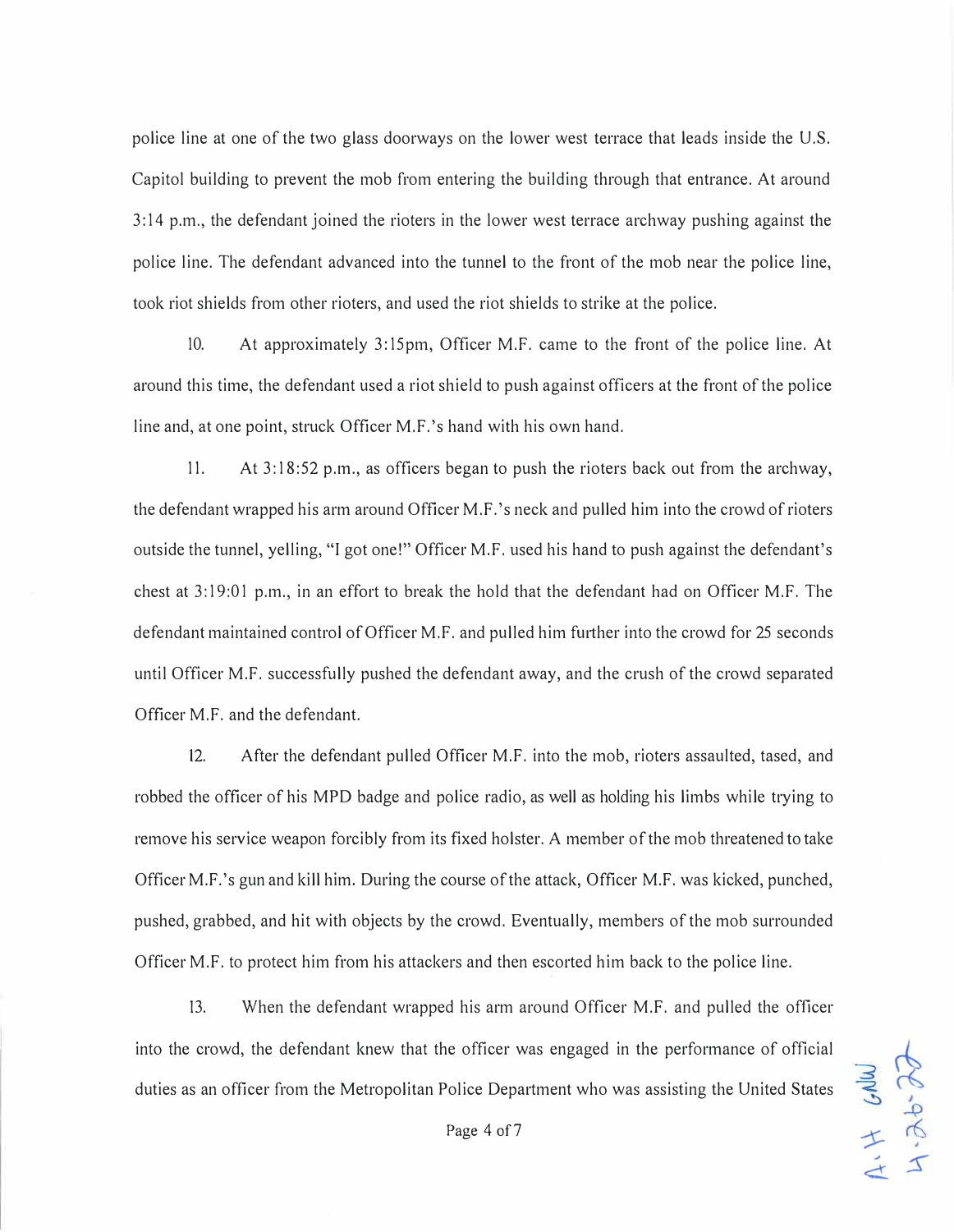Capitol Police.

14. As a result of the attack, Officer M.F. sustained significant and painful injuries. As Daniel Rodriguez repeatedly applied a taser to the back of Officer M.F.'s neck, Officer M.F. experienced excruciating pain and was rendered momentarily helpless. He can be heard screaming on his body-worn camera. The tasing caused burn marks to the back of Officer M.F.'s neck that resulted in scarring. Shortly after being tased, Officer M.F.'s body-worn camera shows the efforts of those around him trying to elicit a response from him, indicating that he lost consciousness for more than two minutes.



| 16. |             |              |
|-----|-------------|--------------|
| 17. | Page 5 of 7 | 1.7.26.96.70 |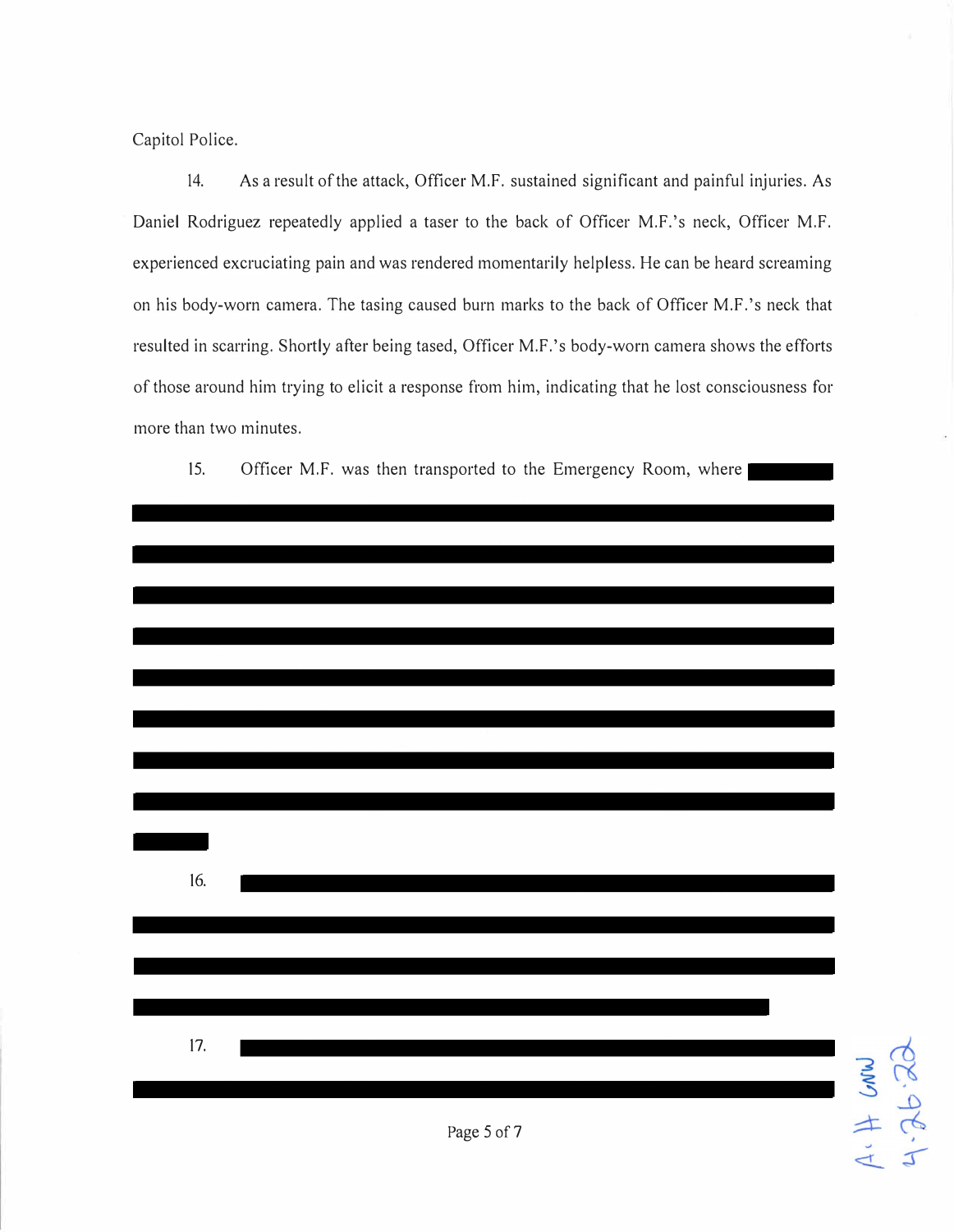18. The defendant does not have first-hand knowledge of the actions of Kyle Young, Thomas Sibick, or Daniel Rodriguez in Washington, D.C. on January 6, 2021, and therefore could not truthfully testify about their activities on that day.

Respectfully submitted,

MATTHEW M. GRAYES Acting United States Attorney D.C. Bar No. 481052

By:  $\frac{1}{s}$ 

KIMBERLY PASCHALL CARA GARDNER Assistant United States Attorney